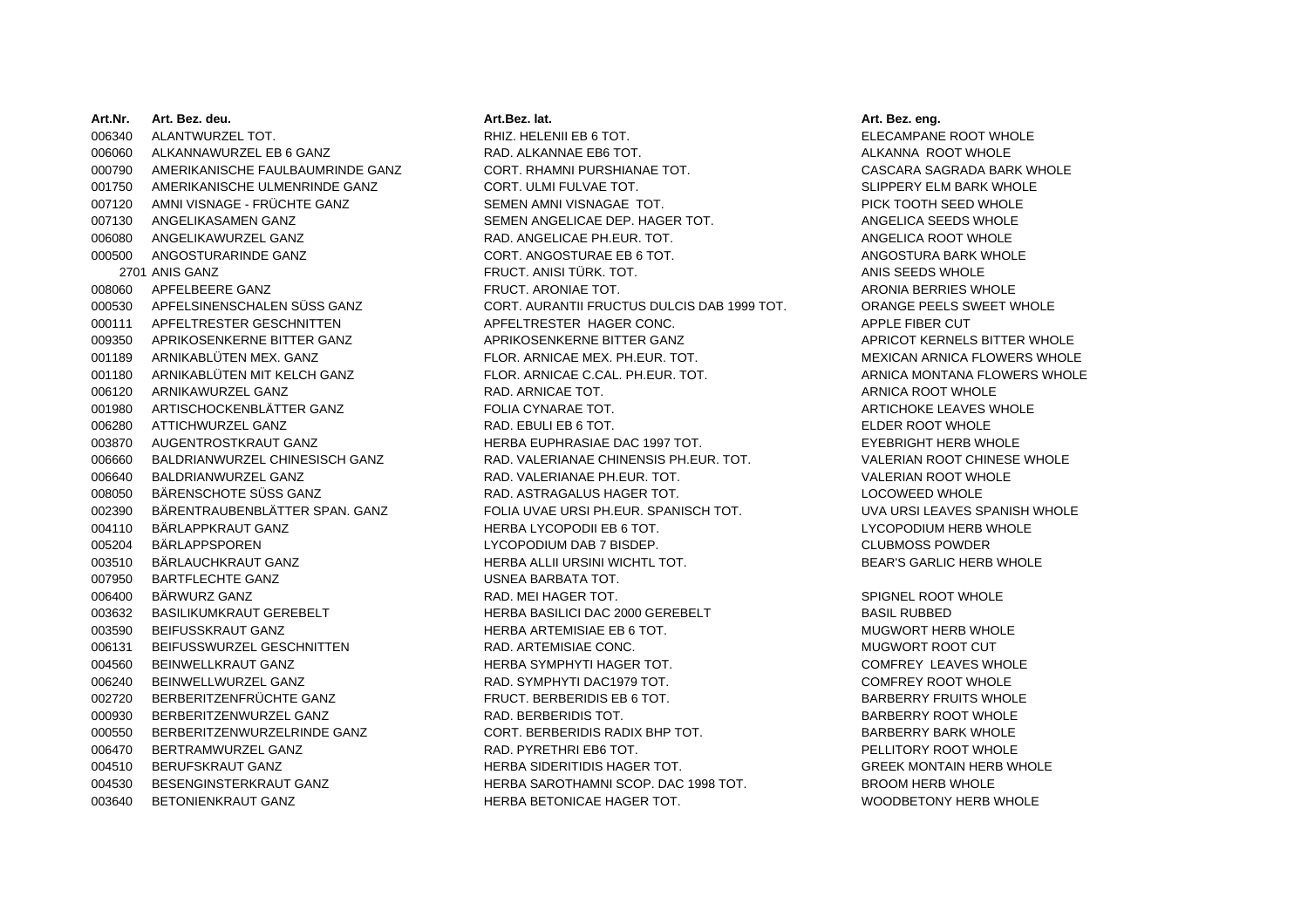001900 BIRKENBLÄTTER GANZ FOLIA BETULAE PH.EUR. TOT. SINCH LEAVES WHOLE 000560 BIRKENRINDE GANZ CORT. BETULAE TOT. HAB 1 BIRCH BARK WHOLE000040 BITTERE MANDELN GANZ AMARAE AMARAE TOT AMARAE TOT ALMONDS BITTER WHOLE 002370 BITTERKLEEBLÄTTER GANZ FOLIA TRIFOLII FIBRINI DAC1997 TOT. SUCKBEAN LEAVES WHOLE 005600 BITTERSÜSSTENGEL GANZ STIPITES DULCAMARAE EB 6 TOT. STIPITES DULCAMARAE EB 6 TOT. 001051 BLASENTANG GESCHNITTEN FUCUS VESICULOSUS PH.EUR. CONC. BLADDERWRACK CUT009480 BLAUE HAHNENFUSSWURZEL GANZ RAD. CAULOPHYLLI TOT. SAND BLUE COHOSH ROOT WHOLE 000160 BLÜTENPOLLEN GANZ BLÜTENPOLLEN GANZ BEE POLLEN WHOLE 007260 BOCKSHORNKLEESAMEN GANZ SEMEN FOENUGRAECI PH.EUR. TOT. SEMEN FOENUGREEK SEEDS WHOLE 000670 BOHNENHÜLSEN SAMENLOS GANZ FRUCT. PHASEOLI SINE SEMINE DAC 1998 TOT. BEAN SHELLS WHOLE004422 BOHNENKRAUT GEREBELT EXAMPLE HERBA SATUREJAE GEREBELT SAVOURY RUBBED 001910 BOLDOBLÄTTER GANZ EXAMPLE TO LA BOLDO PH.EUR. TOT. TOT BOLDO LEAVES WHOLE 003651 BORRETSCHKRAUT GESCHNITTEN HERBA BORRAGINIS CONC. BORAGE HERB CUT004460 BRAUNWURZKRAUT GANZ HERBA SCROPHULARIAE TOT AND THERA SCROPHULARIAE TOT A LANGE TOT A LANGE TOT A LANGE TOT 007450 BRECHNUSS GANZ CHARGE SEMEN STRYCHNI DAB 6 TOT. THE SEMEN STRYCHNI DAB 6 TOT. 004280 BREITWEGERICHKRAUT GANZ HERBA PLANTAGINIS MAJOR. EB 6 TOT. LARGE WAYBREAD WHOLE 002380 BRENNESSELBLÄTTER GANZ FOLIA URTICAE TOT. NETTLE LEAVES WHOLE 007470 BRENNESSELSAMEN GANZ SEMEN URTICAE WICHTL TOT. SEMEN URTICAE WICHTL TOT. 006630 BRENNESSELWURZEL GANZ CONNECTION RAD. URTICAE DAB1999 TOT. NETTLE ROOT WHOLE 002270 BROMBEERBLÄTTER GANZ ENDER FOLIA RUBI FRUTICOSI DAC1998 TOT. BLACKBERRY LEAVES WHOLE 004010 BRUCHKRAUT GANZ **HERBA HERBA HERBA HERNIARIAE DAC 1997 TOT.** BURSTWORT HERB WHOLE 004190 BRUNNENKRESSEKRAUT GANZ HERBA NASTURTII TOT. WATERCRESS HERB CUT 001920 BUCCOBLÄTTER GANZ CONTROLLER BUCCO TOT. A GALLERY BUCHO LEAVES WHOLE 004580 BUCHWEIZENKRAUT GANZ HERBA FAGOPYRI HAGER TOT. THERBA FAGOPYRI HAGER TOT. 007510 BUCHWEIZENSAMEN GANZ SEMEN FAGOPYRI TOT. SEMEN FAGOPYRI TOT SEED WHOLE 005900 CAMPECHEHOLZ, BLAUHOLZ GANZ LIGNUM CAMPECHIANUM EB 6 TOT. LOGWOOD CHIPS 009410 CATUABARINDE GANZ CHATUABA TOT CATUABA TOT CATUABA TOT. CATUABA BARK WHOLE 000610 CEYLON - ZIMT, ECHTER KANEEL GANZ CORT, CINNAMOMI CEYLON PH.EUR. TOT. CINNAMOM BARK WHOLE 000600 CHINARINDE GANZ CORT. CHINAE SUCC. PHARM.EUR.1997 TOT. CHINCHONA BARK WHOLE 009038 CHLORELLA CHLORELLA CHLORELLA000630 CONDURANGORINDE GANZ CORT. CONDURANGO DAC1997 TOT. CONDURANGO BARK WHOLE 006740 CURCUMAWURZELSTOCK GANZ CURCUMAE CURCUMAE LONGAE PH.EUR. TOT. THE REALLY CURCUMANURZELSTOCK GANZ 001990 DAMIANABLÄTTER GANZ CONNECTION ON THE FOLIA DAMIANAE HAGER TOT. THE SAMIANA LEAVES WHOLE 002680 DILLSAMEN GANZ FRUCT. ANETHI EB 6 TOT. DILL SEEDS WHOLE003536 DILLSPITZEN GEREBELT - ANBAUWARE - FOLIA ANETHI GEREBELT - ANBAUWARE - DILL TIPS RUBBED 004791 DIPTAM GESCHNITTEN DIE HERBA DICTAMNI HAGER CONC. DITTANY OF CRETE CUT 006270 DIPTAMWURZEL GANZ CHE SANZ RAD. DICTAMNI ALBI HAGER TOT. DICTAM DITTANY OF CRETE ROOT WHOLE 004221 DOSTENKRAUT GESCHNITTEN HERBA ORIGANI VULGARIS EB 6 CONC. ORGANY CUT007030 DRACHENBLUT GANZ CHANGER CHANGER RESINA DRACONIS TOT. THE SERVICE OF SERVICE SERVICE SERVICE SERVICE SE 003450 EBERRAUTE GANZ **HERBA ABROTANI HAGER TOT.** ABROTANI HERB WHOLE

006450 BIBERNELLWURZEL GANZ - ANBAUWARE - RAD. PIMPINELLAE DAB6 TOT. - ANBAUWARE - PIMPERNEL ROOT WHOLE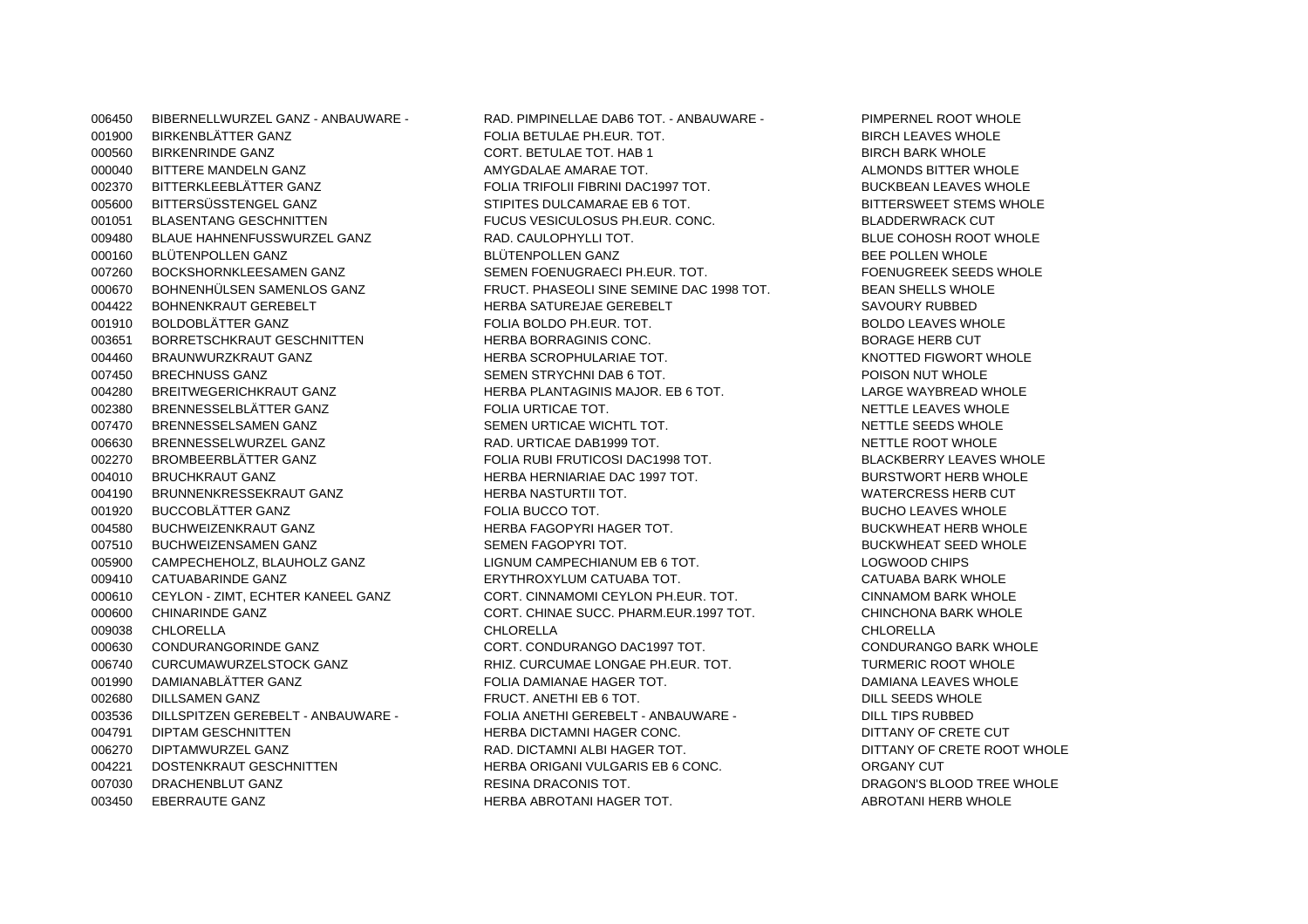006190 EBERWURZEL GANZ CARLINAE EB6 TOT. CARLINAE EB6 TOT. 004801 ECHTES KATZENKRAUT GESCHNITTEN HERBA NEPETAE CATARIAE CONC. CATARIAE CONCERTER CATNIP HERB CUT 003921 ECHTES LABKRAUT GESCHNITTEN HERBA GALII VERI (LUTEI) DAC2004 CONC. YELLOW CLIVERS HERB CUT 002410 ECHTES VERBENENKRAUT GANZ FOLIA VERBENAE ODORATAE HAGER TOT. LEMON VERBENA LEAVES WHOLE 001940 EDELKASTANIENBLÄTTER GANZ FOLIA CASTANEAE VESC. EB 6 TOT. CHESTNUT LEAVES WHOLE 002060 EFEUBLÄTTER GANZ FOLIA HEDERAE HELICIS DAC2004 TOT. COMMON IVY WHOLE004660 EHRENPREISKRAUT GANZ HERBA VERONICAE DAC2004 TOT. SPEEDWELL HERB WHOLE 001860 EIBISCHBLÄTTER GANZ CHEMENT FOLIA ALTHAEAE PH.EUR. TOT. THEMENT MARSHMALLOW LEAVES WHOLE 006070 EIBISCHWURZEL GESCHÄLT GANZ CHANGER ALTHAEAE MUND. PH.EUR. TOT. CHANGER MARSHMALLOW ROOT PEELED WHOLE 006690 EIBISCHWURZEL UNGESCHÄLT GANZ KAD. ALTHAEAE NAT. PH.EUR. TOT. NAT. WARSHMALLOW ROOT NAT. WHOLE 000760 EICHENRINDE GANZ CORT. QUERCUS PH.EUR. TOT. OAK BARK WHOLE004650 EISENKRAUT GANZ HERBA VERBENAE DAC2004 TOT. THERBA VERVAIN HERB WHOLE 006880 ENGELSÜSSWURZEL GANZ RHIZ. POLYPODII EB 6 TOT. POLYPODY ROOT WHOLE006310 ENZIANWURZEL GANZ CHEMEL SANZ RAD. GENTIANAE PH.EUR. TOT. SAND GENTIAN ROOT WHOLE 003821 EPHEDRAKRAUT GESCHNITTEN HERBA EPHEDRAE DAB 1999 CONC. EPHEDRA HERB CUT 003880 ERDRAUCHKRAUT GANZ HERBA FUMARIAE DAB 1999 TOT. THERBA FUMITORY HERB WHOLE 001370 ERIKABLÜTEN GEREBELT FLOR. ERICAE HAGER GEREBELT HEATHER FLOWERS RUBBED002040 ESCHENBLÄTTER GANZ ESTIMATION FOLIA FRAXINI PH.EUR. TOT. ASH LEAVES WHOLE 000871 ESCHENRINDE GESCHNITTEN CORT. FRAXINI HAGER CONC. ASH BARK CUT003801 ESTRAGONKRAUT GESCHNITTEN HERBA DRACUNCULI HAGER CONC. TARRAGON HERB CUT 002010 EUCALYPTUSBLÄTTER GANZ FOLIA EUCALYPTI PH.EUR. TOT. SALLY HEUCALYPTUS LEAVES WHOLE 001760 FALSCHE AKAZIENBLÜTEN GANZ FLOR. ROBINIAE PSEUDOAC. HAGER TOT. ACACIA FLOWERS WHOLE 003941 FÄRBERGINSTERKRAUT GESCHNITTEN HERBA GENISTAE TINCT. DAC2004 CONC. DAS DYER'S BROOM HERB CUT 000660 FAULBAUMRINDE IN RÖHREN GANZ CORT. FRANGULAE PH.EUR. TOT. SALL BUCKTHORN BARK WHOLE 007930 FEIGWURZ GANZ FIGMORT MERBA FICARIAE TOT. THERBA FICARIAE TOT. 002860 FENCHEL GROSSKAMM GANZ FRUCT. FOENICULI EU AB NT.2001 GROSSKAMM TOT. FENNEL SEEDS BITTER WHOLE 002870 FENCHEL SÜSS GANZ FRUCT. FOENICULLI DULCIS PH. FUR. TOT. TOT FENNEL SEEDS SWEET WHOLE 005911 FERNAMBUKHOLZ GESCHNITTEN LIGNUM FERNAMBUCI HAGER CONC. BRAZILWOOD CUT005680 FICHTENNADELN GANZ SUMMITATES PINI TOT. THE SUMMITATES PINI TOT. 007980 FLECK STORCHSCHNABELWURZEL GANZ RAD. GERANIUM MACULATUM TOT. CRANESBILL ROOT WHOLE 007380 FLOHSAMEN GANZ SEMEN PSYLLI PH.EUR. TOT. SEMEN PSYLLI PH.EUR. TOT. 000130 FLOHSAMENHÜLSEN PSYLLIUM HUSK PSYLLIUM HUSKS WHOLE000134 FLOHSAMENHÜLSEN 95 % PULVER PSYLLIUM HUSK PULVER 95 % PURITY PSYLLIUM HUSKS POWDER 003500 FRAUENMANTELKRAUT GANZ HERBA ALCHEMILLAE VULGARIS PH.EUR. TOT. ALADIE'S MANTLE HERB WHOLE 006760 GALGANTWURZEL GANZ CHE SALANGAE GALANGAE DAC2004 TOT. THE SALANGAL ROOT WHOLE 001210 GÄNSEBLÜMCHEN GANZ FLOR BELLIDIS MINOR. HAGER TOT. THE SANG PAISY FLOWERS WHOLE 003550 GÄNSEFINGERKRAUT GANZ HERBA ANSERINAE DAC2004 TOT. THERE HIVE FINGER GRASS WHOLE 004360 GARTENRAUTENKRAUT GANZ HERBA RUTAE GRAV. DAC 1986 TOT. THERBA RUTAE GRAVE HERB WHOLE 003900 GEISSRAUTENKRAUT GANZ HERBA GALEGAE EB 6 TOT. THE GALEGA HERB WHOLE 001590 GELBE KATZENPFÖTCHEN GANZ FLOR. STOECHADOS DAC2000 TOT. STOECHADOS DAC2000 TOT. 004700 GEMEINES KREUZBLUMENKRAUT GANZ HERBA POLYGALAE VULGARIS TOT. COMMON MILKWEED HERB WHOLE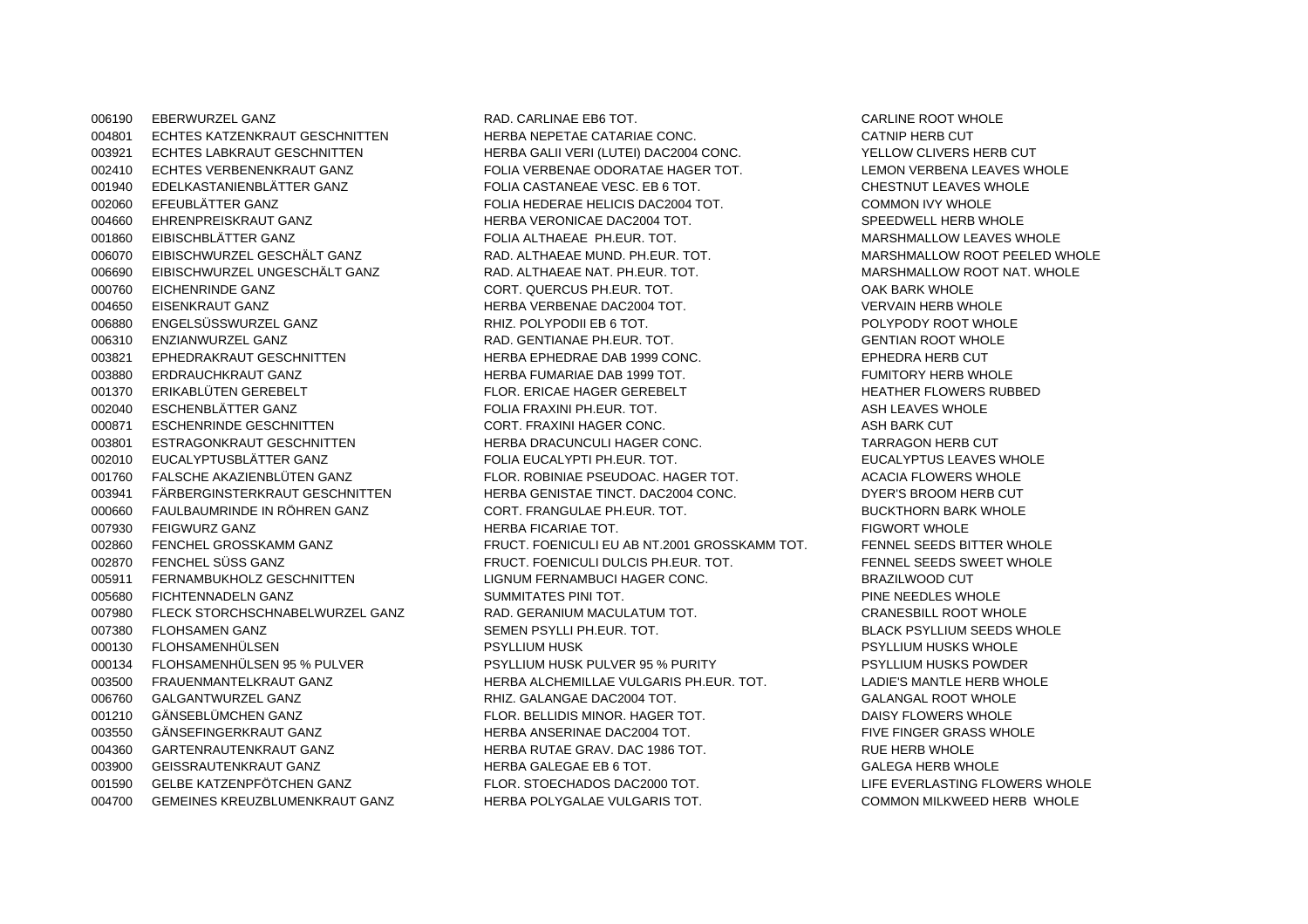004490 GEMEINES KREUZKRAUT GANZ HERBA SENECIONIS HAGER VULG. TOT. THERE AGWORT WHOLE 001260 GEWÜRZNELKEN GANZ FLOR. CARYOPHYLLI PH.EUR. TOT. CLOVES WHOLE 002460 GINKGOBLÄTTER GANZ FOLIA GINKGO BILOBAE PH.EUR. TOT. GINGKO LEAVES WHOLE006320 GINSENGWURZEL GANZ RAD. GINSENG OSTAS. PH.EUR. TOT. GINSENG ROOT WHOLE006810 GOLDSIEGELWURZEL GANZ CHE SANZ RHIZ. HYDRASTIS DAB 6 TOT. THE SAND GOLDEN SEAL ROOT WHOLE 003970 GRINDELIAKRAUT GANZ CHERBA GRINDELIAE EB 6 TOT. THERBA GRINDELIAE EB 6 TOT. 000640 GRÜNE ORANGENSCHALEN GANZ CORT. CURACAO NAT. HAGER TOT. CURACAO PEELS WHOLE005921 GUAJAKHOLZ GESCHNITTEN LIGNUM GUAJACI DAB 6 CONC. GUAJAC WOOD CUT003290 GUARANASAAT GANZ SEMEN GUARANA EB 6 TOT. SEMEN GUARANA SEEDS WHOLE 005390 GUJAKHARZ RESINA GUAJACI EB 6 GUAJAC GUM WHOLE003990 GUNDELREBENKRAUT GANZ HERBA HERBA HEDERAE TERRESTR. DAC2004 TOT. GROUND IVY HERB WHOLE 007920 GYMNEMABLÄTTER GANZ CHANG TOT FOLIA GYMNEMAE SILVESTRE TOT. THE GYMNEMA LEAVES WHOLE 005610 HAFERSTROH GELB GANZ - ANBAUWARE - STRAMENTUM AVENAE GELB TOT. - ANBAUWARE - OAT STRAW WHOLE 002840 HAGEBUTTEN MIT KERNE GANZ FRUCT. CYNOSBATI CUM SEM. DAC2004 TOT. THE ROSEHIPS WITH SEEDS WHOLE 002851 HAGEBUTTEN OHNE KERNE GESCHNITTEN FRUCT. CYNOSBATI SINE. SEM. PH.EUR. CONC. ROSEHIPS W/O SEEDS CUT007240 HAGEBUTTENKERNE GANZ SEMEN CYNOSBATI EB 6 TOT. SEMEN CYNOSBATI EB 6 TOT. 002050 HAMAMELISBLÄTTER GANZ ENDER THE FOLIA HAMAMELIDIS FULAB. TOT. THE SAME WITCH HAZEL LEAVES WHOLE 000690 HAMAMELISRINDE GANZ CORT. HAMAMELIDIS DAC2004 TOT. THE STAMAMELIS BARK WHOLE 001950 HASELNUSSBLÄTTER GANZ FOLIA CORYLI HAGER TOT. THE STATE HAZELNUT LEAVES WHOLE 006140 HASELWURZ GANZ CONNECT THE RAD. ASARI C. HERBA TOT. THE RAD. ASARI C. HERBA TOT. 004201 HAUHECHELKRAUT GESCHNITTEN HERBA ONONIDIS HAGER CONC. THE RESTHARROW HERB CUT 006410 HAUHECHELWURZEL GANZ CHANG RAD. ONONIDIS PH.EUR. TOT. THE STEAN RESTHARROW ROOT WHOLE 003840 HEIDEKRAUT GANZ HERBA CALLUNAE EB 6 TOT. HEATHER HERB WHOLE 002190 HEIDELBEERBLÄTTER GANZ FOLIA MYRTILLI DAC2004 TOT. SALLIE BEI BLUEBERRY LEAVES WHOLE 002910 HEIDELBEEREN GANZ FRUCT. MYRTILLI PH.EUR. SICC.TOT. BLUEBERRIES WHOLE002074 HENNA FÄRBEND ÄGYPT. GEMAHLEN FOLIA HENNAE FÄRBEND ÄGYPT. PULV. SUBT. HENNA RED POWDER 002504 HENNA NICHT FÄRBEND GEMAHLEN FOLIA HENNAE NEUTRAL PULV. SUBT. HENNA POWDER NEUTRAL FINE POWDER 007705 HENNA SCHWARZ GEMAHLEN FOLIA HENNAE SCHWARZ PULV. SUBT. HENNA POWDER BLACK 004071 HERZGESPANNKRAUT GESCHNITTEN HERBA LEONURI CARDIACAE PH.EUR. CONC. MOTHERWORT HERB CUT 001400 HEUBLUMEN GESIEBT FLOR. GRAMINIS DEP. GESIEBT HAY FLOWERS SIFTED001430 HIBISKUSBLÜTEN GANZ FLOR HIBISCI PH.EUR. TOT. TOT. THIBISCUS FLOWERS WHOLE 002290 HIMBEERBLÄTTER GANZ CONNECTION ON THE FOLIA RUBI IDAEI DAC2004 TOT. THE RASPBERRY LEAVES WHOLE 007310 HIRSE GANZ SEMEN MILLET SEMEN MILLET SEMEN MILLET SEEDS WHOLE 003671 HIRTENTÄSCHELKRAUT GESCHNITTEN HERBA BURSAE PASTORIS DAC2004 CONC. SHEPHERD'S PURSE HERB CUT 003910 HOHLZAHNKRAUT GANZ HERBA GALEOPSIDIS EB 6 TOT. HEMP NETTLE HERB WHOLE 003010 HOLUNDERBEEREN GANZ FRUCT. SAMBUCI HAGER SICC. TOT. SAMBUCI HAGER SICC. TOT. 002320 HOLUNDERBLÄTTER GANZ ELDER TOLLA SAMBUCI TOT. THE SAMBUCI TOT SAMBUCI TOT ANNEXATE SAMBUCI TOT. 001570 HOLUNDERBLÜTEN GANZ FLOR. SAMBUCI CUM STIP. PH.EUR. TOT. FLOR FLOWERS WHOLE 001450 HOPFENBLÜTEN,HOPFENZAPFEN GANZ STROBULI LUPULI PH.FUR. TOT. STROBULI LUPULI PH.FUR. TOT. 002020 HUFLATTICHBLÄTTER GANZ COLTSFOOT LEAVES WHOLE FOLIA FARFARAE TOT. 001380 HUFLATTICHBLÜTEN GANZ FARELOR. FARFARAE EB6 TOT. THE SECOLTSFOOT FLOWERS WHOLE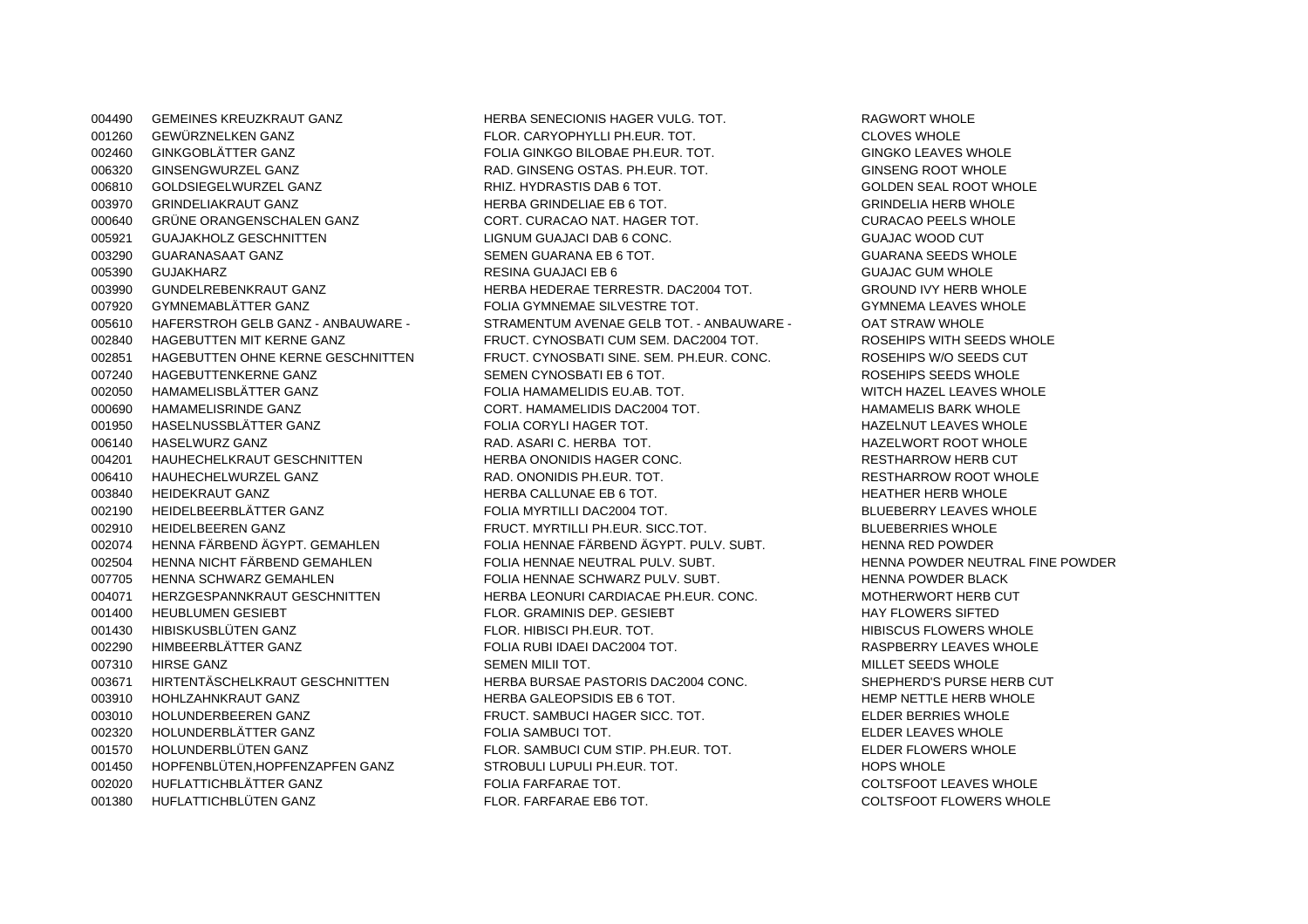007560 INDISCHER FLOHSAMEN GANZ SEMEN PLANTAGINIS OVATAE PH.EUR. TOT. PSYLLIUM SEEDS WHOLE 006950 INGWERWURZEL GESCHÄLT GANZ RHIZ. ZINGIBERIS PH.EUR. MUND. TOT GINGER ROOT WHOLE006350 IPECACUANHAWURZEL GANZ CONTROLL RAD. IPECACUANHAE PH.EUR. TOT. THE CACUANA ROOT WHOLE 005180 IRLÄNDISCHES MOOS GANZ LICHEN CARRAGEEN DAB 6 TOT. THE STRISH MOSS WHOLE 005190 ISLÄNDISCHES MOOS GANZ LICHEN ISLANDICUS PH.EUR. TOT. 001460 JASMINBLÜTEN GANZ GEREEN SEED FLOR. JASMINI HAGER TOT. THE STAND HAGER TOT SASMIN FLOWERS WHOLE 006730 JAVANISCHE GELBWURZ GANZ **RHIZ. CURCUMAE JAVANICAE PH.EUR. TOT.** CURCUMA ROOT WHOLE 002780 JOHANNISBROT GANZ CHANGER CHANGER FRUCT. CERATONIAE EB 6 TOT. ST. JOHNS BREAD WHOLE 004020 JOHANNISKRAUT GANZ **STARBA HYPERICI PH.EUR. TOT.** ST. JOHNS WORT HERB WHOLE 000571 KAKAOSCHALEN GESCHNITTEN CORT. CACAO HAGER CONC. COCOA BEAN SHELLS CUT001220 KAKTUSBLÜTEN GANZ FLOR ON THE FLOR. CACTI GRANDIFLORI TOT. THE STATUS FLOWERS WHOLE 000312 KAKTUSSCHILDLAUS COCCIONELLA EB 6 COCCINEAL006700 KALMUSWURZEL GESCHÄLT GANZ NEW RHIZ. CALAMI MUND. DAC2004 TOT. CALAMUS ROOT PEELED WHOLE 006710 KALMUSWURZEL UNGESCHÄLT GANZ RHIZ. CALAMI NAT.HAB1 TOT. CALAMUS ROOT NAT. WHOLE001290 KAMILLENBLÜTEN ÄGYPTISCH GANZ FLOR. CHAMOMILLAE ÄGYPTISCH PH.EUR. TOT. CHAMOMILE FLOWERS WHOLE 001280 KAMILLENBLÜTEN RÖMISCH GANZ FLOR. CHAMOMILLAE ROMANAE PH.EUR. TOT. CHAMOMILE FLOWERS ROMAN WHOLE 007970 KANADISCHE GRIESWURZEL GANZ RAD. COLLINSONIA CANAD. TOT. STONE ROOT WHOLE 000020 KAP - ALOE IN STÜCKEN ALOE CAPENSIS PH.EUR. IN STÜCKEN ALOES CAPE BLOCKS 002641 KAPUZINERKRESSE GESCHNITTEN HERBA TROPAEOLI HAGER CONC. NASTURTIUM CUT 002750 KARDAMOMEN MIT SCHALE GANZ FRUCT. CARDAMOMI INCORT. DAC2004 TOT. CARDAMOM FRUITS WHOLE WITH HULLS002765 KARDAMOMEN OHNE SCHALE GROB GEMAHLEN FRUCT. CARDAMOMI EXCORT. DAC2004 PULV. GROSS. CARDAMOM SEEDS POWDER003690 KARDOBENEDIKTENKRAUT GANZ HERBA CARDUI BENEDICTI DAC TOT. BLESSED THISTLE HERB WHOLE 006860 KAVA-KAVA WURZEL DAC GANZ RHIZ. KAVA - KAVA DAC 1998 TOT. KAVA TAVA KAVA KAVA ROOT WHOLE 003721 KERBEL GESCHNITTEN HERBA CEREFOLII HAGER CONC. CHERVIL CUT005750 KIEFERNSPROSSEN GANZ TURIONES PINI TOT. TOT PINE SPROUTS WHOLE 005590 KIRSCHENSTIELE GANZ STIPITES CERASORUM HAGER TOT. STIPITES CONSIDERED AND LESSENGER TOT. 007595 KIRSCHKERNE GANZ KIRSCHKERNE TOT. CHERRY STONES WHOLE001530 KLATSCHMOHNBLÜTEN GANZ FLOR. RHOEADOS PH.EUR. TOT. TOT. POPPY FLOWERS WHOLE 004731 KLEBKRAUT GESCHNITTEN HERBA GALII APARINIS HAGER CONC. CLEAVERS HERB CUT 001880 KLETTENBLÄTTER GANZ EIN DER SOLLA BARDANAE HAGER TOT. THE SURDOCK LEAVES WHOLE 006160 KLETTENWURZEL GANZ CONTROLLED BANDANAE DAC2004 TOT. THE SURDOCK ROOT WHOLE 000180 KNOBLAUCHZWIEBEL IN SCHEIBEN BULBUS ALLII SATIVI PH.EUR. IN SCHEIBEN GARLIC WHOLE000974 KNOTENTANG GEMAHLEN ASCOPHYLLUM NODOSUM BHP1996 PULV. SUBT. KELP POWDER 005260 KOLANÜSSE GANZ SEMEN COLAE PH.EUR. TOT. SEMEN COLAE PH.EUR. TOT. 006230 KOLOMBOWURZEL GANZ COLOMBO DAB6 TOT RAD. COLOMBO DAB6 TOT. COLOMBO ROOT WHOLE 002400 KÖNIGSKERZENBLÄTTER GANZ FOLIA VERBASCI HAGER TOT. THE SAME MULLEIN LEAVES WHOLE 001650 KÖNIGSKERZENBLÜTEN GANZ FLOR. VERBASCI PH.EUR. TOT. THE SAND HALLEIN FLOWERS WHOLE 002790 KORIANDER GANZ FRUCT. CORIANDRI PH.EUR. TOT. CORIANDER SEEDS WHOLE001740 KORNBLUMEN MIT KELCH GANZ FLOR. CYANI C. CAL. DAC2004 TOT. CORNFLOWERS WITH CALYX WHOLE 001360 KORNBLUMENBLÜTEN OHNE KELCH GANZ FLOR. CYANI S. CAL. DAC2004 TOT. CORNFLOWERS W.O. CALYX WHOLE

004670 IMMERGRÜNKRAUT GANZ HERBA VINCAE PERV. TOT. PERIMINKLE HERB WHOLE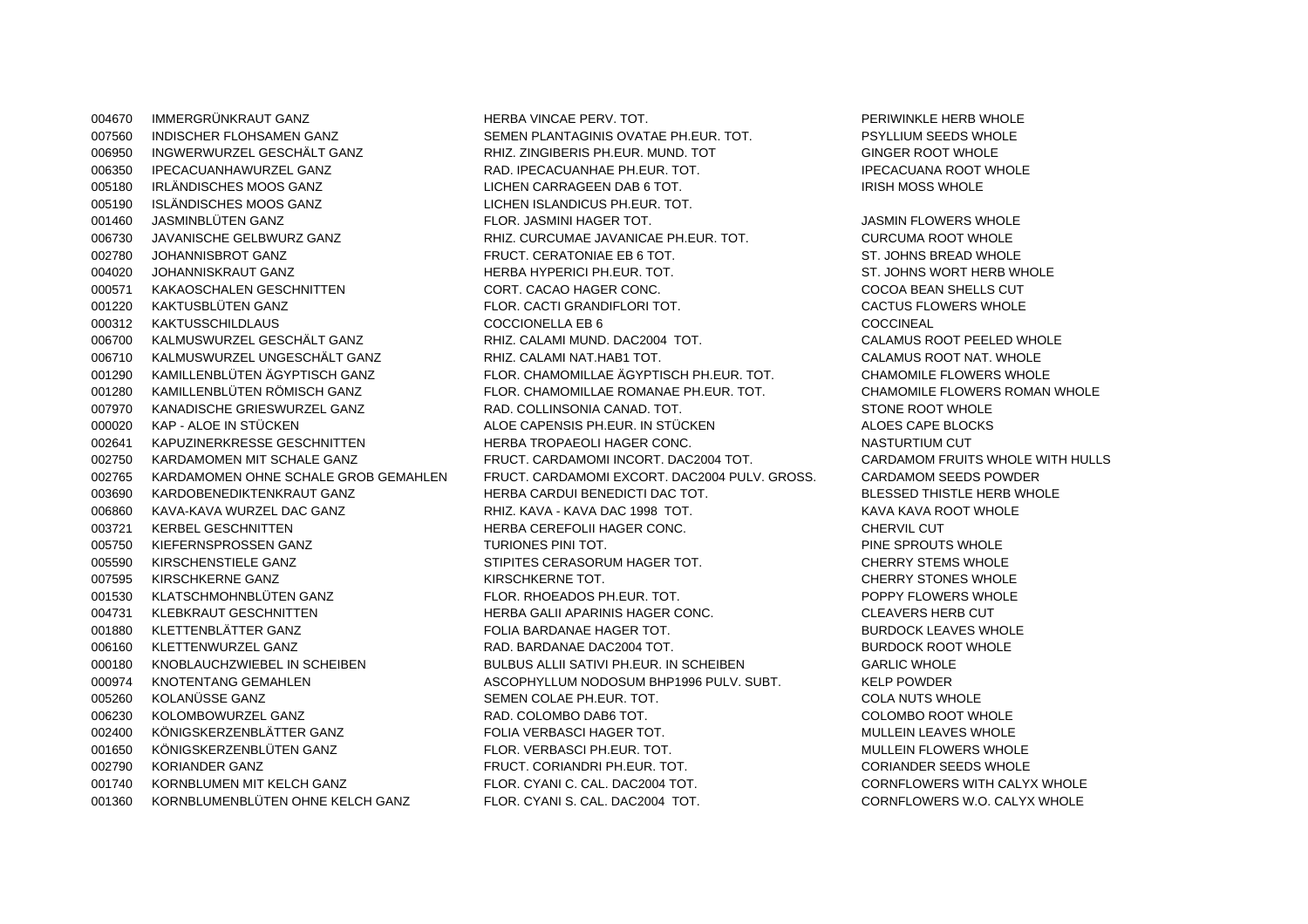008010 KRALLENWURZELRINDE GANZ UNCARIA TOMENTOSA TOT. CAT'S CLAW WHOLE007300 LEINSAMEN GROSSKORN GANZ SEMEN LINI GROSSKÖRNIG PH.EUR. TOT.

006500 KRAPPWURZEL GANZ CHARD AND RAD. RUBIAE TINCT. TOT. TOT. TOT AND MADDER ROOT WHOLE 002170 KRAUSEMINZEBLÄTTER GANZ FOLIA MENTHAE CRISPAE EB 6 TOT. SPEARMINT LEAVES WHOLE 002810 KUBEBENPFEFFER GANZ FRUCT CUBEBAE DAB 6 TOT CUBER CONSIDERS WHOLE 004341 KÜCHENSCHELLE GESCHNITTEN HERBA PULSATILLAE EB 6 CONC. PULSATILLA HERB CUT002770 KÜMMEL GANZ FRUCT. CARVI PH.EUR. TOT. CARAWAY SEEDS WHOLE007911 KÜRBISFRÜCHTE GESCHNITTEN 10X10 MM FRUCT. CUCURBITAE CONC. 10X10 MM PUMPKIN FRUITS CUT 10XX10MM007210 KÜRBISKERNE GANZ SEMEN CUCURBITAE INC. DAB1999 TOT. SEMEN SEEDS WHOLE 005644 LAKRITZ GEMAHLEN SUCC. LIQUIRITIAE DAB 6 PULV. LIQUIRITIAE DAB 1999 LICORICE JUICE POWDER 005640 LAKRITZ IN BLÖCKEN SUCC. LIQUIRITIAE DAB 6 IN BLÖCKEN LICORICE JUICE IN BLOCKS005650 LAKRITZ IN SCHEIBEN SUCC. LIQUIRITIAE DAB 6 IN SCHEIBEN LICORICE JUICE DISCS005620 LAKRITZ IN STANGEN 50 GR. SUCC. LIQUIRITIAE DAB 6 IN STANGEN 50 GR. SUCCRICE JUICE STICKS 50 GR 005161 LAPACHOHOLZ GESCHNITTEN CORT. LAPACHO CONC. PAU D'ARCO BARK CUT 007410 LÄUSESAMEN GANZ SEMEN SABADILLAE DAB 6 TOT. SABADILLA SEEDS WHOLE 001480 LAVENDELBLÜTEN GANZ ELOR LAVANDULAE PH. FUR. TOT LAVENDER FLOWERS WHOLE 004611 LEBENSBAUMBLÄTTER GESCHNITTEN HERBA THUJAE OCCIDENTALIS HAGER CONC. THUJA HERB CUT 004000 LEBERBLÜMCHENKRAUT GANZ HERBA HEPATICAE TOT. LIVERWORT HERB WHOLE 004091 LEINKRAUT GESCHNITTEN HERBA LINARIAE EB 6 CONC. SNAPDRAGON HERB CUT 007308 LEINSAMEN KLEINKÖRNIG GANZ SEMEN LINI KLEINKÖRNIG PH.EUR. TOT. SEMEN LINSEEDS SMALL CORNS WHOLE 007307 LEINSAMEN MITTELKÖRNIG GANZ SEMEN LINI MITTELKÖRNIG PH. EUR. TOT LEINISEEDS WHOLE 007721 LEMONGRAS GESCHNITTEN 10 MM HERBA ANDROPOGONIS HAGER CONC. 10 MM LEMONGRASS CUT 10 MM 004081 LIEBSTOCKKRAUT GESCHNITTEN HERBA LEVISTICI HAGER CONC. LOVAGE HERB CUT 006370 LIEBSTOCKWURZEL GANZ CHEER RAD. LEVISTICI PH.EUR. TOT. LOVAGE ROOT WHOLE 004991 LIMOUSINHOLZ GERASPELT LIGNUM LIGNUM LIMOUSINAE HAGER GERASPELT A LIMOUSINWOOD RASPED 002470 LINDENBLÄTTER GANZ CONTROLLER TOT AND TRIANGER TOT AND TRIANGER TOT. 001610 LINDENBLÜTEN GANZ FLOR. TILIAE OFFIC. PH. EUR. TOT. THE SERVERS WHOLE 005981 LINDENHOLZ GESCHNITTEN LIGNUM TILIAE HAGER CONC. LINDEN WOOD CUT000891 LINDENRINDE GESCHNITTEN CORT. TILIAE HAGER CONC. LINDEN BARK CUT 004100 LOBELIENKRAUT GANZ HERBA LOBELIAE DAB 6 TOT. LOBELIA HERB WHOLE 001800 LÖWENZAHNBLÜTEN GANZ FLOR. TARAXACI TOT. TARAXACI TOT. SANDELION FLOWERS WHOLE 004590 LÖWENZAHNKRAUT GANZ HERBA TARAXACI SINE RADIX TOT. DANDELION HERB WHOLE 004330 LUNGENKRAUT GANZ HERBA PULMONARIAE DAB 1999 TOT. A LUNGWORT HERB WHOLE 004751 LUZERNE GESCHNITTEN HERBA MEDICAGO SATIVAE BHP 1996 CONC. ALFALFA HERB CUT 001960 MAIGLÖCKCHENKRAUT GANZ HERBA CONVALLARIAE DAB 1999 TOT. HERE HALLEY WHOLE 005580 MAISHAARE GANZ STIGMATA MAIDIS EB 6 TOT. STIGMATA MAIDIS EB 6 TOT. 000064 MAISSTÄRKE GEMAHLEN CORN AMYLUM MAIDIS EB 6 PULV. SUBT. CORN STARCH POWDER 004881 MAJORAN ÄGYPTISCH GEREBELT HERBA MAJORANAE ÄGYPTISCH EB 6 GEREBELT MARJORAM RUBBED 002130 MALVENBLÄTTER GANZ EN STANDER FOLIA MALVAE DAC2004 TOT. THE STAND MALVA LEAVES WHOLE 001500 MALVENBLÜTEN GANZ FLOR MALVAE SILV. PH.EUR. TOT. TOT. THEOR MALVA FLOWERS BLUE WHOLE 005220 MANNA GANZ MANNA CANNELATA DAC2004 TOT. MANNA WHOLE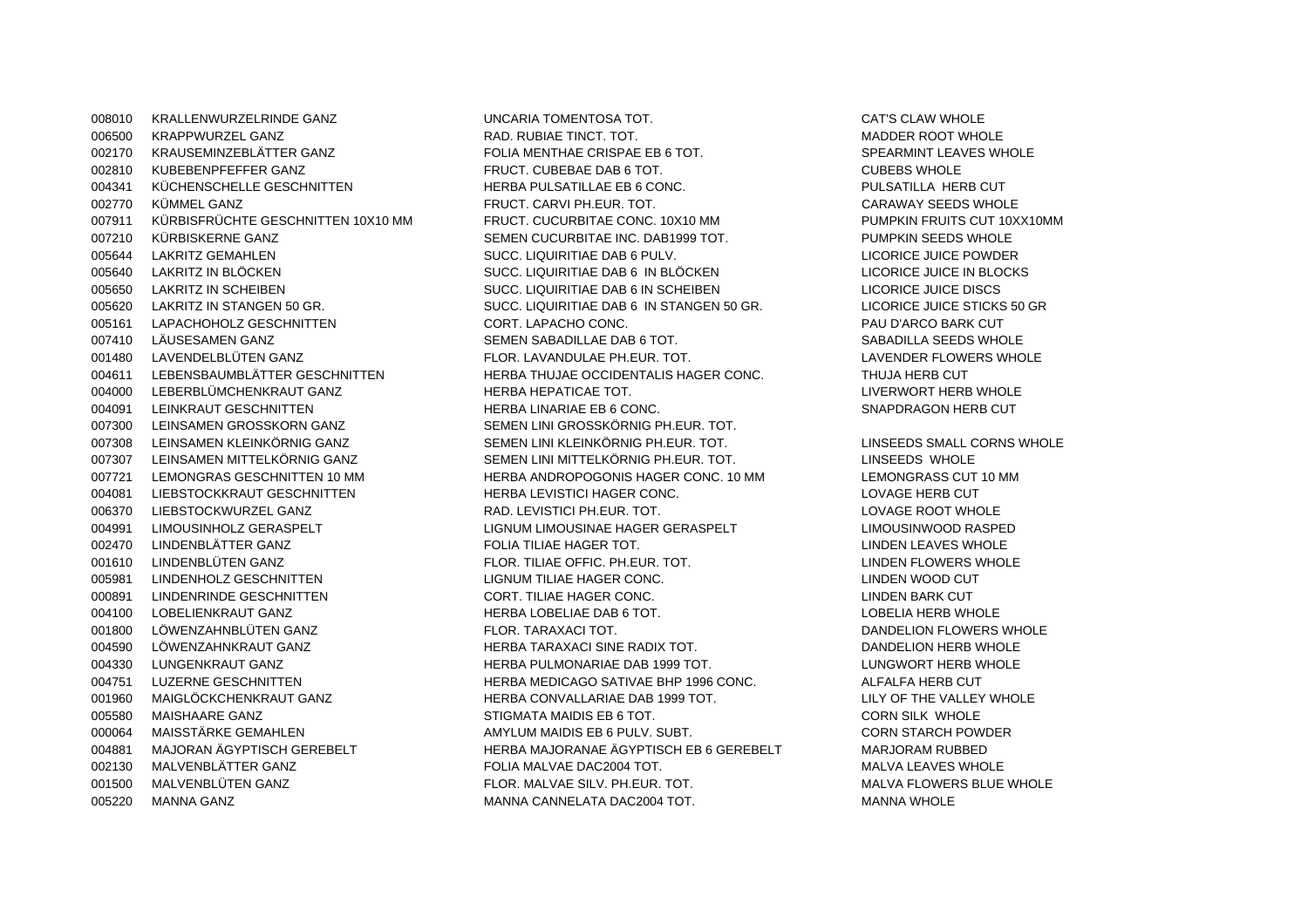003480 ODERMENNIGKRAUT GANZ HERBA AGRIMONIAE PH.EUR. TOT.

007180 MARIENDISTELFRÜCHTE GANZ FRUCT. CARDUI MARIAE PH.EUR. TOT. ANNE MILKTHISTLE SEED WHOLE 003700 MARIENDISTELKRAUT GANZ HERBA CARDUI MARIAE DAC2004 TOT. HTTP://www.milkthistle HERB WHOLE 003341 MASTIX IN TRÄNEN MASTIX PH.EUR. IN LACRIMIS MASTIX GUM TEARS002151 MATEBLÄTTER GERÖSTET GESCHNITTEN FOLIA MATE TOSTUM DAC2004 CONC. WE MATE LEAVES ROASTED CUT 002141 MATEBLÄTTER GRÜN GESCHNITTEN FOLIA MATE DAC2004 GRÜN CONC. MATE LEAVES GREEN CUT004470 MAUERPFEFFERKRAUT GANZ HERBA SEDI ACRIS HAGERS TOT. THERE AND HERBA SEDI ACRIS HAGERS TOT. 007080 MÄUSEDORN GANZ CHELLER HELL RUSCI ACULEATI PH.EUR. TOT. AND THE BUTCHER'S BROOM ROOT WHOLE 006300 MEERRETTICHWURZEL GANZ CHE SAND ARAD. ARMORACIAE HAGER TOT. THE SAND RESERT ADISH ROOT WHOLE 006820 MEISTERWURZ GANZ CHE STEIN BEINZ EN BEINZ. IMPERATORIAE EB 6 TOT. THE STEIN MASTERWORT ROOT WHOLE 002160 MELISSENBLÄTTER GANZ FOLIA MELISSAE PH.EUR. TOT. LEMON BALM LEAVES WHOLE007340 MOHNSAMEN, BLAUMOHN GANZ SEMEN PAPAVERIS COERULEI TOT. SEMEN PAPAVERIS COERULEI TOT. 007110 MÖNCHSPFEFFERKÖRNER GANZ SEMEN AGNI CASTI DEP. HAGER TOT. SEMEN AGNI CASTI DEP. HAGER TOT. 007100 MOSCHUSKÖRNER GANZ SEMEN ABELMOSCHI DEP. HAGER TOT. MUSK MALLOW WHOLE004041 MOSCHUSSCHAFGARBENKRAUT GESCHNITTEN HERBA IVAE MOSCHATAE EB 6 CONC. MUSK HERB CUT 005210 MUSKATBLÜTE GANZ CONTROLLED MACIS ER 6 TOT CONTROLLED MACE WHOLE 007320 MUSKATNÜSSE GANZ SEMEN MYRISTICAE EB 6 TOT. SEMEN MYRISTICAE EB 6 TOT. 004831 MUTTERKRAUT GESCHNITTEN HERBA MATRICARIAE PH.EUR. CONC. HERE FEVER FEW HERB CUT 003350 MYRRHE GANZ **MYRRHA PH.EUR. TOT.** TOT. TOT. TOT. TOT. TOT. TO GUM MYRRH WHOLE 006170 NATTERWURZEL GANZ CONNECTIVE STATE RAD. BISTORTAE HAGER TOT. THE SECOND BISTORT ROOT WHOLE 006200 NELKENWURZEL GANZ CONTROLLED THE RAD. GEI URBANI HAB1 TOT. THE SERVICE OF AVENS ROOT WHOLE 003931 NELKENWURZKRAUT GESCHNITTEN HERBA GEI URBANI CONC. WOOD AVENS HERB CUT002200 OLEANDERBLÄTTER GANZ FOLIA OLEANDRI DAC TOT. OLEANDER LEAVES WHOLE002210 OLIVENBLÄTTER GANZ FOLIA OLEAE PH.EUR. TOT. OLIVE LEAVES WHOLE001200 ORANGENBLÜTEN GANZ FLOR. AURANTII OFFEN DAC2000 TOT. ORANGE FLOWERS WHOLE 000510 ORANGENSCHALEN BITTER GANZ CORT. AURANTII FRUCTUS AMAR. PH.EUR. TOT. BITTER ORANGE PEELS WHOLE004212 ORIGANUM GEREBELT HERBA ORIGANI HAGER GEREBELT OREGANO RUBBED002220 ORTHOSIPHONISBLÄTTER GANZ FOLIA ORTHOSIPHONIS STAM. PH.EUR. TOT. SAVA TEA WHOLE 007350 PARADIESKÖRNER GANZ SEMEN PARADISI HAGERS HANDB. D. PHARM. PRAX. TOT. GRAINS OF PARADISE WHOLE 004230 PASSIONSBLUMENKRAUT GANZ HERBA PASSIFLORAE INCARNATAE PH.EUR. TOT. PASSIFLORA HERB WHOLE 006430 PESTWURZ GANZ CONTROLLER THE RAD. PETASITES HAGER TOT. THE RAD. PERSON WHOLE 004262 PETERSILIENKRAUT GEREBELT HERBA PETROSELINI BHP 1996 GEREBELT PARSEY HERB RUBBED 007370 PETERSILIENSAMEN GANZ SEMEN PETROSELINI EB 6 TOT. SEMEN PETROSELINI EB 6 TOT. 002180 PFEFFERMINZBLÄTTER GANZ FOLIA MENTHAE PIP. PH.EUR. TOT. PEPPERMINT LEAVES WHOLE 001520 PFINGSTROSENBLÜTEN GANZ FLOR. PAEONIAE DAC1999 TOT. THE PEONY FLOWERS WHOLE 006420 PFINGSTROSENWURZEL GANZ RAD. PAEONIAE HAGER TOT. THE SERVICE PAEONY ROOT WHOLE 002670 PIMENT GANZ FRUCT. PIMENTAE EB 6 TOT. TO ALLSPICE WHOLE 004320 POLEIMINZKRAUT GANZ CHERBA PULEGII HAGER TOT. THERBA PULEGII HAGER TOT. 001870 POMERANZENBLÄTTER GANZ FOLIA AURANTILEB 6 TOT. SOM AND SOM AND SOM AND FOLIA AURANTILEB 6 TOT. 005940 POTENZHOLZ GANZ CONTROLLY CONTROLLY CONTROLLY A LIGNUM MUIRA PUAMA EB 6 TOT. THE SAME MUIRA PUAMA WOOD WHOLE 002430 PREISELBEERBLÄTTER GANZ FOLIA VITIS IDAEI EB6 TOT. COWBERRY LEAVES WHOLE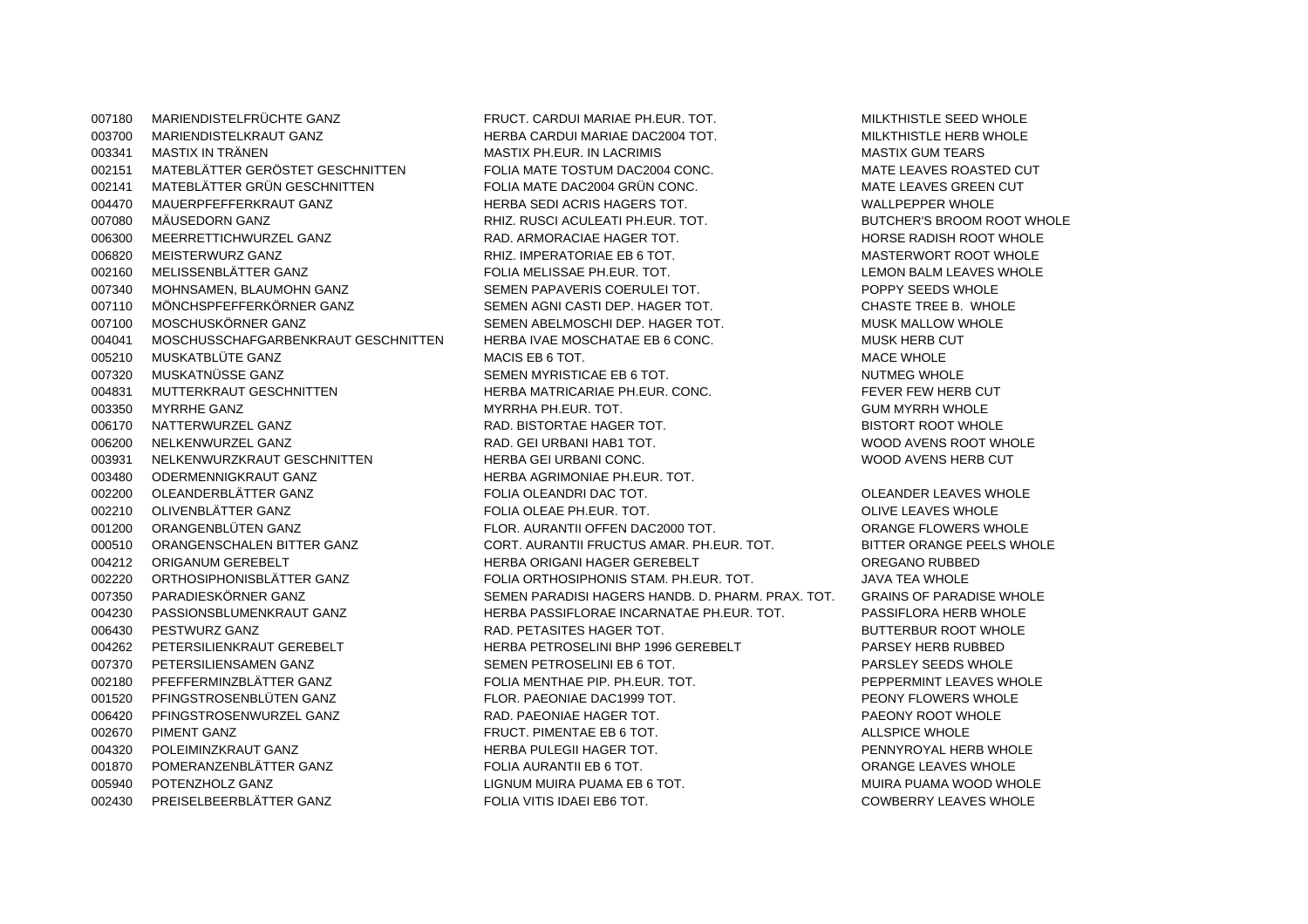006460 PRIMELWURZEL GANZ CONSERVERSION CONSERVERSION RAD. PRIMULAE PH.EUR. TOT. CONSERVERSION COWSLIP ROOT WHOLE

005950 QUASSIAHOLZ GANZ LIGNUM QUASSIAE DAB 6 TOT. QUASSIA WOOD CHIPS006780 QUECKENWURZEL GANZ RHIZ. GRAMINIS PH.EUR. TOT. COUCH GRASS ROOT WHOLE004500 QUENDEL GANZ HERBA SERPYLLI PH.EUR. TOT. TOT. WILD THYME HERB WHOLE 007230 QUITTENKERNE GANZ SEMEN CYDONIAE EB 6 TOT. SEMEN CYDONIAE EB 6 TOT. 001600 RAINFARNBLÜTEN IN DOLDEN FLOR. TANACETI EB6 IN DOLDEN TANSY FLOWERS WHOLE004570 RAINFARNKRAUT GANZ HERBA TANACETI EB 6 TOT. TANACETI EB 6 TOT. 006480 RATANHIAWURZEL GANZ CHARD RAD. RAD. RATANHIAE PH.EUR. TOT. CHARD RATANHIA ROOT SHREDDED 006491 RAUWOLFIAWURZEL GESCHNITTEN RAD. RAUWOLFIAE SERP. DAB1999 CONC. RAUWOLFIA ROOT CUT006890 RHABARBERWURZEL GANZ CHEMEL RHIZ. RHIZ. RHEI SINENS. PH.EUR. TOT. CHEMEL RHUBARB ROOT WHOLE 004520 RIESENGOLDRUTENKRAUT GANZ HERBA SOLIDAGINIS GIGANTEAE PH.EUR. TOT. GOLDEN ROD HERB WHOLE001250 RINGELBLUMEN MIT KELCH GANZ FLOR. CALENDULAE CUM CAL. TOT. A MARIGOLD FLOWERS W. CALYX WHOLE 001240 RINGELBLUMEN OHNE KELCH GANZ FLOR. CALENDULAE SINE CAL. PH. FUR. TOT. AN ARIGOLD FLOWERS W/O CALYX WHOLE 001230 RITTERSPORNBLÜTEN GANZ FLOR. CALCATRIPPAE EB6 TOT. LARKSPUR FLOWERS WHOLE 007960 ROSAPFEFFER GANZ SEMEN SEMEN SCHINI MOLLIS TOT STOT AMERICAN PEPPER WHOLE 001560 ROSENBLÜTEN PINK (GANZE KNOSPEN) FLOR. ROSAE PINK CENTIFOL. EB6 KNOSPEN ROSE BUDS WHOLE 002260 ROSMARINBLÄTTER GANZ FOLIA ROSMARINI PH.EUR. TOT. ROSEMARY LEAVES WHOLE007480 ROSSKASTANIEN GANZ SEMEN HIPPOCASTANI DAB TOT. SEMEN HIPPOCASTANI DAR TOT. 002550 ROSSKASTANIENBLÄTTER GANZ FOLIA HIPPOCASTANI TOT. SANNE HORSECHESTNUT LEAVES WHOLE 001440 ROSSKASTANIENBLÜTEN GANZ FLOR. HIPPOCASTANI ALBI HAGER TOT. CHESTNUT FLOWERS WHOLE 000700 ROSSKASTANIENRINDE GANZ CORT. HIPPOCASTANI TOT. CHESTNUT BARK WHOLE007900 ROTE WASSERHANFWURZEL GANZ RAD. EUPATORIAE PURP. TOT. TOT. GRAVEL ROOT WHOLE 005960 ROTES SANDELHOLZ GANZ LIGNUM SANTALI RUBR. EB 6 TOT. RED SANDALWOOD WHOLE001640 ROTKLEEBLÜTEN GANZ FLOR. TRIFOLII RUBRI HAGER TOT. TRIFOLII RUBRI HAGER TOT. 003951 RUPRECHTSKRAUT GESCHNITTEN HERBA GERANII ROBERT. EB 6 CONC. CRANESBILL CUT 003000 SABALFRÜCHTE GANZ SABALATE SABALAE SERRULATAE PH.EUR. TOT. SABALAE SERRULATAE PH.EUR. TOT. SAW PALMETTO WHOLE 005691 SADEBAUMSPITZEN GEREBELT SUMMITATES SABINAE EB6 GEREBELT SAVIN TOPS CUT 001730 SAFLOR GANZ **SAFLOR GANZ SAFFLOWERS WHOLE** FLOR. CARTHAMI HAGER TOT. SAFFLOWERS WHOLE 000380 SAFRAN IN FÄDEN SAFRON SAFRON SAFRON SAFRON SAFRON SAFRON SAFRON SAFRON 002300 SALBEIBLÄTTER GANZ FOLLA SALVIAE OFFIC. PH. FUR. TOT. SAGE LEAVES WHOLE 004600 SALBEIGAMANDERKRAUT GANZ HERBA TEUCRII SCORODONIAE HAGER TOT. THEUCRIUM HERB WHOLE 005740 SALEPKNOLLEN GANZ SALEP BULBS TUBERA SALEP DAB 6 TOT. 005780 SANDARAKHARZ IN TRÄNEN RESINA SANDARACAE EB 6 IN TRÄNEN SANDARAC GUM WHOLE 004390 SANIKELKRAUT GANZ NERBA SANICULAE HAGER TOT. SANICLE HERB WHOLE 004401 SANTAKRAUT GESCHNITTEN HERBA ERIODICTYONIS EB 6 CONC. YERBA SANTA CUT 005971 SASSAFRASHOLZ GESCHNITTEN LIGNUM SASSAFRAS DAB 6 CONC. SASSAFRAS WOOD CUT 004350 SAUERAMPFERKRAUT GANZ HERBA RUMICIS ACETOSAE HAGER TOT. SHEEP SORREL HERB WHOLE 003830 SCHACHTELHALMKRAUT GANZ HERBA EQUISETI PH.EUR. TOT. HERBA HORSETAIL HERB WHOLE 001510 SCHAFGARBENBLÜTEN GANZ FLOR. MILLEFOLII EB6 TOT. YARROW FLOWERS WHOLE004180 SCHAFGARBENKRAUT GANZ HERBA MILLEFOLII PH.EUR. TOT. THERBA MILLEFOLII PH.EUR. TOT. 006720 SCHLANGENWURZEL GANZ RHIZ. CIMICIFUGAE TOT. BLACK COHOSH ROOT WHOLE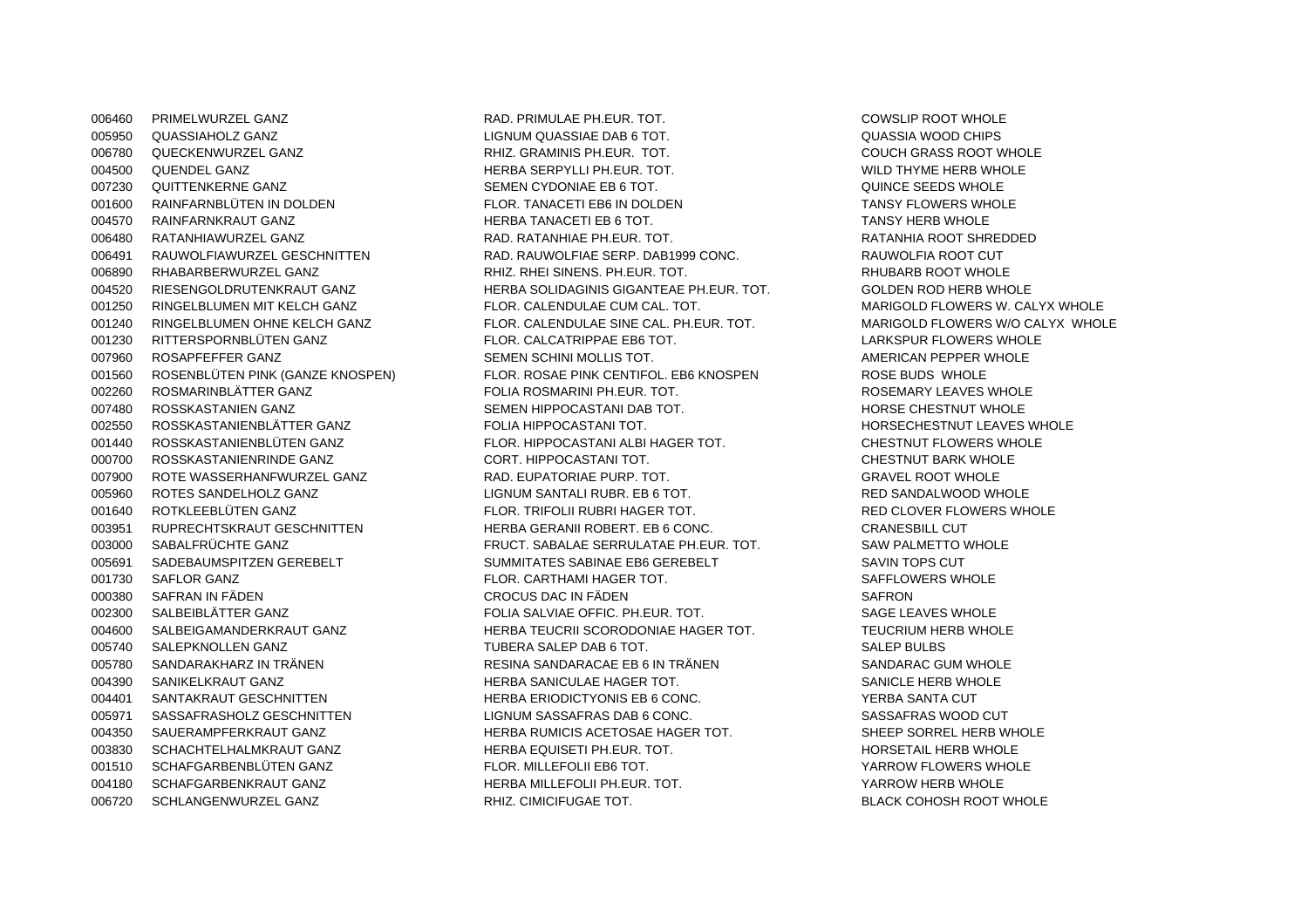002650 SCHLEHDORNFRÜCHTE GANZ FRUCT. PRUNI SPINOSAE HAGER TOT. SLOE BERRIES WHOLE 001540 SCHLÜSSELBLUMENBLÜTEN GANZ FLOR. PRIMULAE C.CAL. DAC2000 TOT. COWSLIP FLOWERS WHOLE 003730 SCHÖLLKRAUT GANZ HERBA CHELIDONII PH.EUR. TOT. TOT. CELANDINE HERB WHOLE 006210 SCHÖLLKRAUTWURZEL GANZ CHELIDONII EB6 TOT. CHELIDONII EB6 TOT. 002250 SCHWARZE JOHANNISBEERBLÄTTER GANZ FOLIA RIBIS NIGRI DAC2004 TOT. SAN BLACKCURRENT LEAVES WHOLE 002990 SCHWARZE JOHANNISBEEREN GANZ FRUCT. RIBIS NIGRI HAGER TOT. THE BLACKCURRENTS WHOLE 007330 SCHWARZKÜMMEL GANZ SEMEN NIGELLAE EB 6 TOT. SEMEN NIGELLAE EB 6 TOT. 004410 SEIFENKRAUT GANZ CHERBA SAPONARIAE HAGER TOT. SAPONARY HERB WHOLE 000771 SEIFENRINDE GESCHNITTEN CORT. QUILLAIAE DAC1999 CONC. QUILLAIA BARK CUT006540 SEIFENWURZEL ROT GANZ RAD. SAPONARIAE RUBRAE DAC1979 TOT. SOAPWORT ROOT RED WHOLE006531 SEIFENWURZEL WEISS GESCHNITTEN RAD. SAPONARIAE ALBAE HAGER CONC. SOAPWORT ROOT WHITE CUT 007140 SELLERIESAMEN GANZ SEMEN APIL GRAVEOL. DEP. HAGER TOT. SEMEN APIL GRAVEOL. DEP. HAGER TOT. 006091 SELLERIEWURZEL GESCHNITTEN RAD. APII CONC. CELERY ROOT CUT006590 SENEGAWURZEL GANZ RAD. SENEGAE CANAD. EU.AB. TOT. SENEGA ROOT WHOLE007250 SENF GELB GANZ SEMEN ERUCAE DAC 1999 TOT. WHITE OR YELLOW MUSTARD SEEDS WHOLE 007430 SENF SCHWARZ GANZ SEMEN SEMEN SINAPIS DAC 1999 TOT. SEMEN SINAPIS DAC 1999 TOT. 002330 SENNESBLÄTTER GANZ SENNA EROLLA SENNAE PH.EUR. TOT. SENNA LEAVES WHOLE 001040 SENNESSCHOTEN GANZ FOLLIC. SENNAE TV PH.EUR. TOT. SENNA PODS T.V. WHOLE 005290 SEPIASCHALEN GANZ OSSA SEPIAE EB 6 TOT. SEPIA WHOLE007420 SESAMSAMEN UNGESCHÄLT GANZ SEMEN SESAMI NAT. HAGER TOT. SESAMI NAT. HAGER TOT. 001130 SILBERLINDENBLÜTEN GANZ FLOR. TILIAE ARGENTEAE PH.EUR.TOT. SILVER LINDEN FLOWERS WHOLE 001700 SONNENBLUMENBLÜTEN GANZ FLOR. HELIANTHI HAGER TOT. SUNFLOWERS WHOLE 007270 SONNENBLUMENKERNE GANZ SEMEN HELIANTHI NAT. TOT. SEMEN HELIANTHI NAT. SUNTLOWER SEEDS WHOLE 006290 SONNENHUTWURZEL GANZ CHEMINACEAE ANGUST. TOT. TOT. TOT. THE SECHINACEA ANG. ROOT WHOLE 007280 SONNENHUTWURZEL ROT GANZ - ANBAUWARE - RAD. ECHINACEAE PURPUR.TOT. SAN ECHINACEA PURPUREA ROOT WHOLE 003811 SONNENTAUKRAUT GESCHNITTEN HERBA DROSERAE CONC. SUNDEW HERB CUT 006150 SPARGELWURZEL GANZ CHEMIT SAND ASPARAGI HAGER TOT. THE SERVICE SERVICE SOOT WHOLE 001580 SPIERBLUME.MÄDESÜSS GANZ FLOR. SPIREAE ULM. DAC2004 TOT. WEADOWSWEET FLOWERS WHOLE 004540 SPIERKRAUT GANZ HERBA FILIPENDULAE ULMARIAE PH.EUR. TOT. HEADOWSWEET HERB WHOLE 000035 SPIRULINA GEMAHLEN SPIRULINA ALGA PULV. SPIRULINA POWDER004270 SPITZWEGERICHBLÄTTER GANZ FOLIA PLANTAGINIS LANC. PH.EUR. TOT. PLANTAIN LEAVES WHOLE 004431 STEINBRECHKRAUT GESCHNITTEN HERBA SAXIFRAGAE GRANULATAE CONC. SAXIFRAGE CUT 004150 STEINKLEE GANZ **STEINKLEE GANZ** HERBA MELILOTI DAC 1999 TOT. 002690 STERNANIS GANZ FRUCT. ANISI STELLATI PH.EUR. TOT. 001670 STIEFMÜTTERCHENBLÜTEN GANZ FLOR. VIOLAE TRICOLORIS TOT. THEART'S EASE FLOWER WHOLE 004680 STIEFMÜTTERCHENKRAUT GANZ HERBA VIOLAE TRICOLORIS PH.EUR. TOT. HEART'S EASE HERB WHOLE 001490 STOCKROSENBLÜTEN GANZ FLOR. MALVAE ARB. C.CAL. EB6 TOT. SALL ARB. C.CAL. EB6 TOT. 006380 SÜSSHOLZWURZEL GESCHÄLT IN STANGEN RAD. LIQUIRITIAE MUND. PH.EUR. IN STANGEN LICORICE ROOT STICKS006390 SÜSSHOLZWURZEL UNGESCHÄLT GANZ RAD. LIQUIRITIAE NAT. PH.EUR. TOT. LICORICE ROOT NAT. WHOLE 007010 TAIGAWURZEL GANZ CHARD SELEUTHEROCOCCI PH.EUR. TOT. SIBERIAN GINSENG ROOT WHOLE

001150 SCHLEHDORNBLÜTEN GEREBELT FLOR. PRUNI SPIN. DAC1999 GEREBELT SALOE FLOWERS RUBBED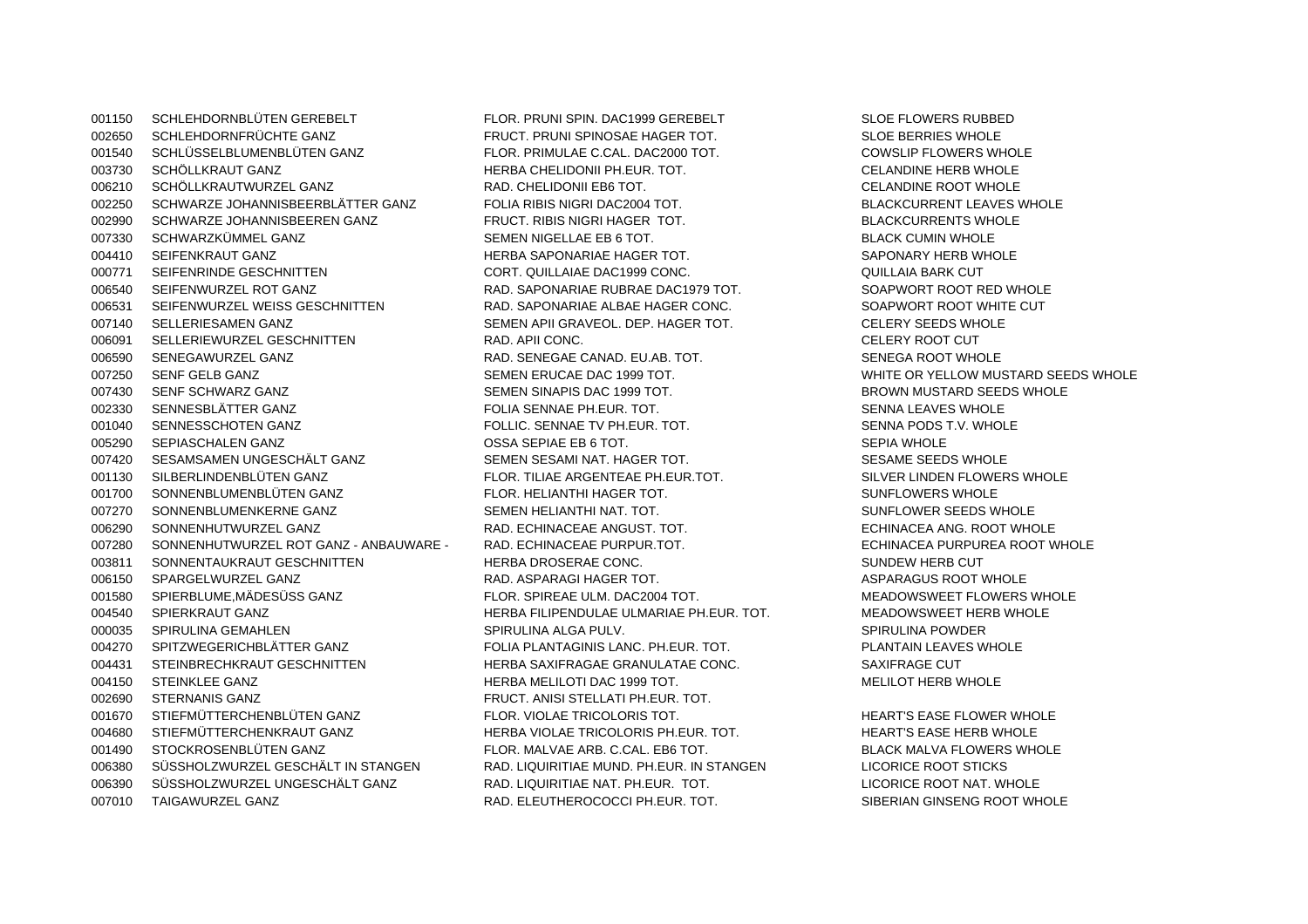003030 TAMARINDENMUS PULPA TAMARINDORUM DEP. DAB 6 TAMARINDS WHOLE001470 TAUBNESSELBLÜTEN WEISS GANZ FLOR. LAMII ALBI EB6 TOT. CHEAD AND THE PLOWERS WHITE WHOLE 004051 TAUBNESSELKRAUT GESCHNITTEN HERBA LAMII ALBI CUM FLORES DAC 1999 CONC. WHITE DEAD NETTLE HERB CUT003710 TAUSENDGÜLDENKRAUT GANZ HERBA CENTAURII PH.EUR. TOT. THERE HERB WHOLE 006330 TEUFELSKRALLE GANZ CHAREL AND THE RAD. HARPAGOPHYTI PROC. PH.EUR. TOT. THE DEVIL'S CLAW ROOT WHOLE 005714 THERIAK PULVER THERIAC PULVER THERIAC PULVER THERIAC PULVER THERIAC FINE POWDER 004622 THYMIAN GEREBELT THERBA THYMI PH.EUR. GEREBELT THYME RUBBED 001890 TOLLKIRSCHENBLÄTTER GANZ FOLIA BELLADONNAE PH.EUR. TOT. SELLADONNA LEAVES WHOLE 006990 TOLLKIRSCHENWURZEL GANZ RAD. BELLADONNAE DAC1997 TOT. SELLADONNA ROOT WHOLE 001030 TONKABOHNEN GANZ CHE STABAE TONCO ER 6 TOT. TO THE STABAE TONCO ER 6 TOT. 006910 TORMENTILLWURZELSTOCK GANZ RHIZ. TORMENTILLAE PH.EUR. TOT. TOT. TORMENTILL ROOT WHOLE 005724 TRAGANT GEMAHLEN TRAGACANTHA PH.EUR. ALB. PULV. SUBT. TRAGACANTH GUM FINE POWDER002941 TROCKENÄPFEL SAUER GESCHNITTEN FRUCT. PIRI MALI SAUER CONC. APPLE DRIED SOUR CUT003101 TROCKENÄPFEL SÜSS GESCHNITTEN FRUCT. PIRI MALI SÜSS CONC. APPLES SWEET DRIED CUT 002710 UNREIFE POMERANZEN GANZ FRUCT. AURANTII IMMATURI DAB6 TOT. CHE TO ARANGETTES WHOLE 003040 VANILLE IN STANGEN FRUCT. VANILLAE EB 6 IN STANGEN VANILLAPODS001660 VEILCHENBLÜTEN GANZ FLOR. VIOLAE ODORATAE TOT. THE SAND FLOR. VIOLET FLOWERS WHOLE 002420 VEILCHENKRAUT GANZ HERBA VIOLAE ODORATAE HAGER TOT. VIOLET HERB WHOLE006830 VEILCHENWURZEL GESCHÄLT GANZ RHIZ. IRIDIS MUND. EB 6 TOT. ORRIS ROOT WHOLE 006600 VIRG. SCHLANGENWURZEL GANZ RAD. SERPENTARIAE TOT. SERPENTARIA ROOT WHOLE 003020 VOGELBEEREN GANZ FRUCT. SORBI AUCUP. HAGER SICC. TOT. AND INTAIN ASHBERRIES WHOLE 004300 VOGELKÖETERICHKRAUT GANZ HERBA POLYGONI AVICULARIS PH.EUR. TOT. POLYGONI HERB WHOLE 004550 VOGELMIERENKRAUT GANZ HERBA STELLARIAE HAGER TOT. THERE CHICKWEED HERB WHOLE 002890 WACHOLDERBEEREN GANZ FRUCT. JUNIPERI PH.EUR. TOT. JUNIPER BERRIES WHOLE005931 WACHOLDERHOLZ GESCHNITTEN LIGNUM JUNIPERI EB 6 CONC. JUNIPER WOOD CUT005670 WACHOLDERNADELN GANZ SUMMITATES JUNIPERI TOT. THE SUMMITATES SUMMITATES SUMPLERITOT. 002600 WALDERDBEERBLÄTTER GANZ FOLIA FRAGARIAE VESC. DAC2004 TOT. 003600 WALDMEISTERKRAUT GANZ HERBA ASPERULAE EB 6 TOT. THERE WHOLE THERB WHOLE 002110 WALNUSSBLÄTTER GANZ FOLIA JUGLANDIS DAC1999 TOT. WALNUT LEAVES WHOLE000710 WALNUSSCHALEN GANZ CORT. JUGLANDIS NUCUM HAGER TOT. WALNUT SHELLS WHOLE003860 WASSERHANFKRAUT GANZ HERBA EUPATORII CANNABI TOT. THE SELLENT TOT ANNOUN HERB WHOLE 004161 WASSERMINZE GESCHNITTEN HERBA MENTHAE AQUATICAE CONC. WATERMINT HERB CUT 003980 WASSERNABELKRAUT ASIAT. GANZ HERBA HYDROCOTYLIS ASIAT. PH.EUR. TOT. GOTU COLA HERB WHOLE 003750 WEGWARTENKRAUT GANZ HERBA CICHORII HAGER TOT. THERBA CICHORII HAGER TOT. 002510 WEIDENBLÄTTER GANZ FOLIA SALICIS HAGER TOT. WILLOW LEAVES WHOLE000810 WEIDENRINDE GANZ CORT. SALICIS PH.EUR. TOT. TOT. WHITE WILLOW BARK WHOLE 004720 WEIDENRÖSCHEN KLEINBLÜTIGE ARTEN GANZ HERBA EPILOBII PARVIFLORIS WICHTL TOT. WILLOW HERB SMALL FLOW.WHOLE004810 WEIDENRÖSCHENKRKRAUT SCHMALBLÄTTRIG GANZ HERBA EPILOBII ANGUST. HAGER TOT. WILLOW HERB WHOLE004371 WEIDERICHKRAUT GESCHNITTEN HERBA SALICARIAE PH.EUR. CONC. RED SALLY CUT003360 WEIHRAUCH OLIBANUM EB 6 ELECT. FRANKINCENSE GUM WHOLE002490 WEINLAUB GANZ CHARGER TOT THE STATE OF THE STATE OF THE STATE OF THE RED VINE LEAVES WHOLE